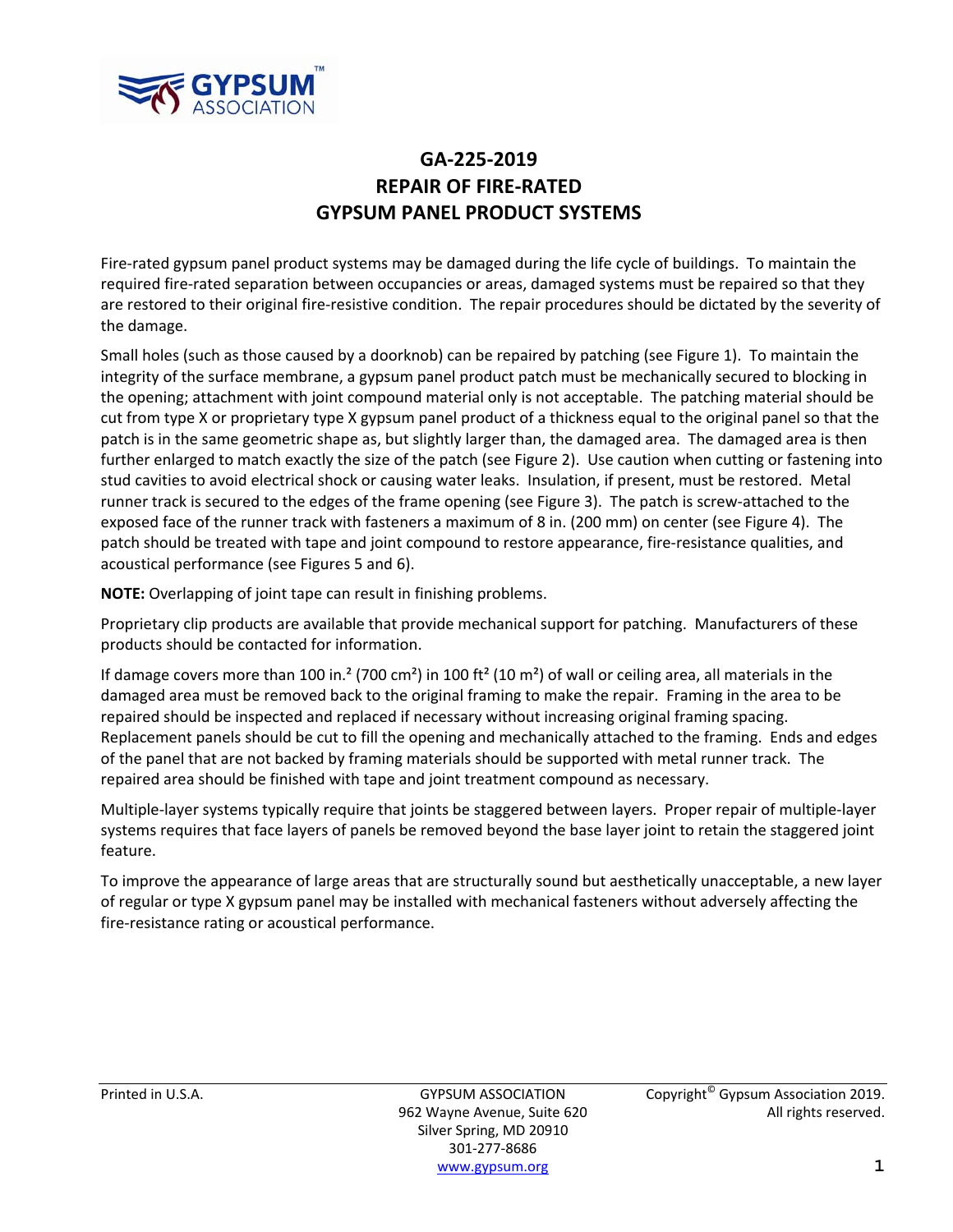## **GA‐225‐2019 REPAIR OF FIRE‐RATED GYPSUM PANEL PRODUCT SYSTEMS**







**Figure 1: Damaged Gypsum Panel Figure 2: Square Off Damaged Area**



**Figure 3: Frame Opening Figure 4: Apply Gypsum Panel Patch**



**Figure 5: Tape and Finish Patched Area Figure 6: Redecorate Repaired Area**



962 Wayne Avenue, Suite 620 Silver Spring, MD 20910 301‐277‐8686 **2** www.gypsum.org

Printed in U.S.A. GYPSUM ASSOCIATION Copyright<sup>®</sup> Gypsum Association 2019.<br>962 Wayne Avenue, Suite 620 Manument Copyright<sup>®</sup> Gypsum Association 2019.